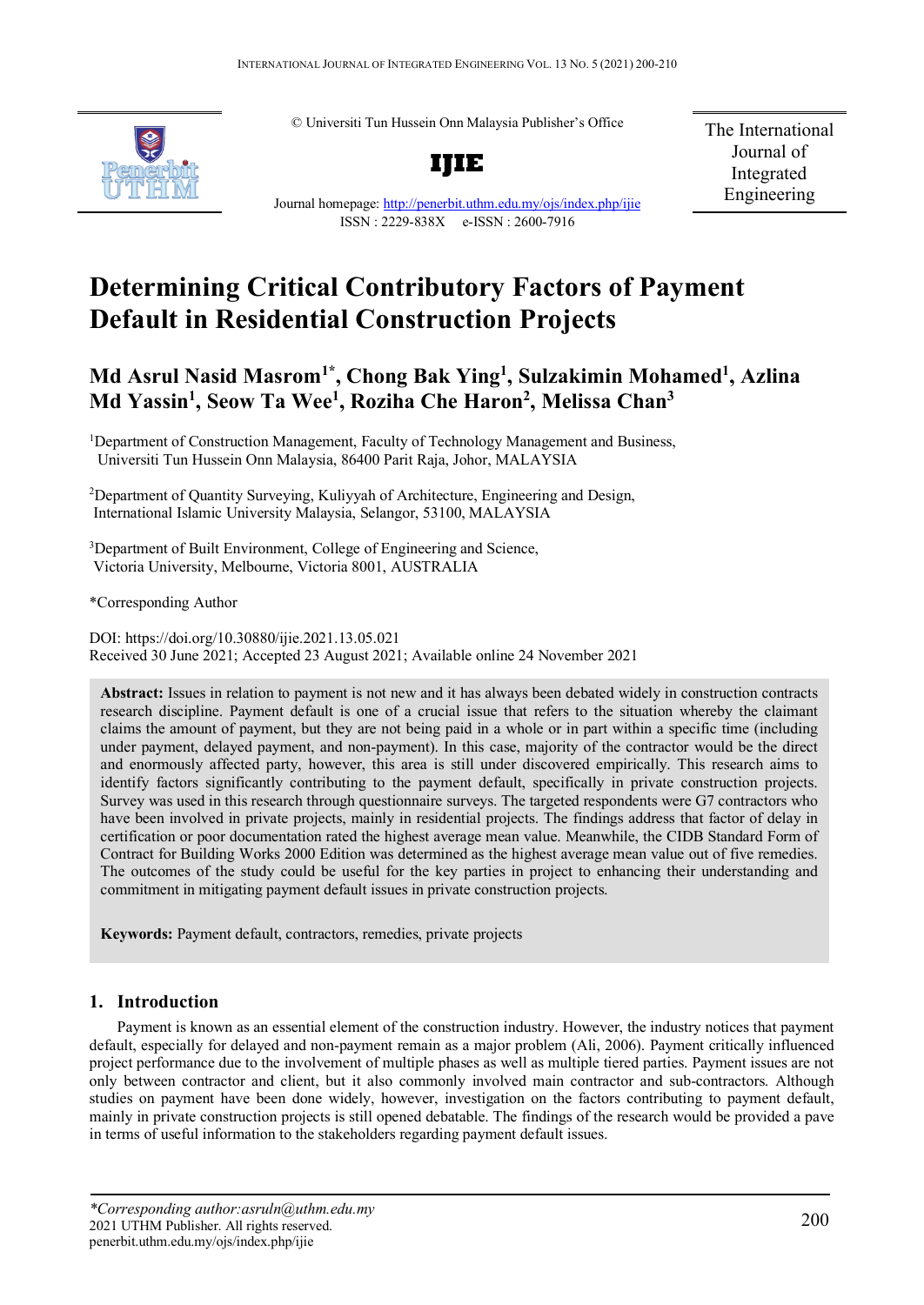### **2. Background of the Research**

Generally, payment is defined as a sum of money for the completion of work or services delivered that under the express terms of a construction contract (Kuala Lumpur Regional Centre for Arbitration, 2014). When it turns to payment of money in a construction project, client, main contractor and also sub-contractors are the main parties commonly in risks (such as non-payment, late payment and payment default). Frequently, the main contractor is caught between the client and his sub-contractors (Mak, 2013).

Furthermore, payment default is not a new issues and it is one of the problems that always been discussed in construction contracts. Din & Ismail (2014) provides a concise meaning of payment defaults occurred in the construction industry that is to be specified as under payment, late payment, and non-payment. It is important to be addressed as a chronic problem of payment default in construction industry may result in negative impacts to the entire construction supply chain (Malaysia Productivity Corporation, 2014). Disputes comes from under payment; delayed payment; and also non-payment to the contractor which contributes about 56.7% in profiling of construction disputes are normally been highlighted and discussed (Rashid, 2007). Although there are specific provisions provided in the standard forms of contract addressing to the payment obligations, Judi & Sabli (2010) noticed that there are some issues that still arise in regard to under, late, and non-payment remain substantial in construction sector.

On the other hand, payment in the private sector is keener to delayed payment as compared to the public sector (Kho & Rahman, 2010; Hasmori et al., 2012). There are 65.4% of the respondents have experienced late payment in private fund projects; whereas there are 44.8% of respondents affirmed that they had not been paid for the works executed in private fund projects (Rahman et al., 2014). Additionally, out of 333 of contractors, there are 53.5% (178) of contractors have affirmed that delayed payment situation in private projects (CIDB, 2014). By considering this, there is a need a research to identify the factors that contribute to payment default in private construction projects. This research was conducted in Selangor, and Kuala Lumpur. The targeted respondents was the grade G7 contractors which involved in residential projects due to they are able to tender projects which are no limits in the tendering capacity.

This research aims to identify the factors that contribute to payment default in private construction projects. For example, delayed payment problem is interconnected with the cash flow problem. When the cash flow into a business is late, the net cash flow may become negative (Kho & Rahman, 2010). Therefore, the findings of this research could lead the contractors to be deeply understandable regarding the issues discussed, and also the ways to remedy in payment issues. Besides that, the findings of the study would also be a pave to the future studies in mitigating the payment default issues based on the perception of contractors.

#### **3. Literature Review**

Payments issues is not a new problem in construction industry. Several existing studies have mentioned that payments issues caused by various factors. According to Din & Ismail (2014), payment default issues such as under payment, delayed payment and non-payment are still unresolved and it seems getting crucial in construction industry. There are three types of payment default namely under payment, delayed payment, and non-payment. Under payment is defined as the certified and paid amount by the client is lower than the value of contractor's work done (Din & Ismail, 2014). Furthermore, issues on payments are not only happen in Malaysia, but it also occurs in developed country such as Australia. For instance, there is study addressed that a builder was underestimated construction costs on a large inner-Melbourne project, and leaving workers underpaid (Lucas, 2012). In contrast, delayed payment referred to withholding of payment based on variety of reasons from insolvency to defective construction works (Sahab & Ismail, 2011). Delayed payment are potentially due to several reasons such as paymaster's financial problem. If the payment does not pay on time by the client, the contractor would have cash flow problem to run their business. Another issues that have been received a wide attention is non-payment that may happen during construction or after the project completed. It refers to no payment paid by the client to the contractor after the submission of the claim is done. Interestingly, non-payment issues in private projects are more seriously than that in public or government projects (Danuri et al., 2006; Rahman et al., 2014). Here, there are several factors and remedies in regards to payment in construction project will be discussed in the following sections.

#### **3.1 Factors of Payment Default**

Payment default in construction happened due to several factors that mentioned in table as shown in Appendix A. Based on the previous research, the payment default not only caused by client, but it also caused by the other parties such as contractors, and consultants. Based on the results from the literature review, paymaster's poor financial management are the most significant factors that contributed to payment default in construction industry, and followed by the delay in certification; and local culture / attitude. Additionally, paymaster's poor financial management may cause insufficient operating funds when they are obligated to pay the payees (Ansah, 2011). This factor may be caused by cash flow problem due to deficiencies in client's management capacity, overlook the undulation effect of economic downturn on cash flow, and financial failure because of insolvency of employer in other business, employer ineffectively utilize the funds, and also poor cash flow due to lack of proper process implementation (Kho & Rahman, 2010; Hasmori et al., 2012).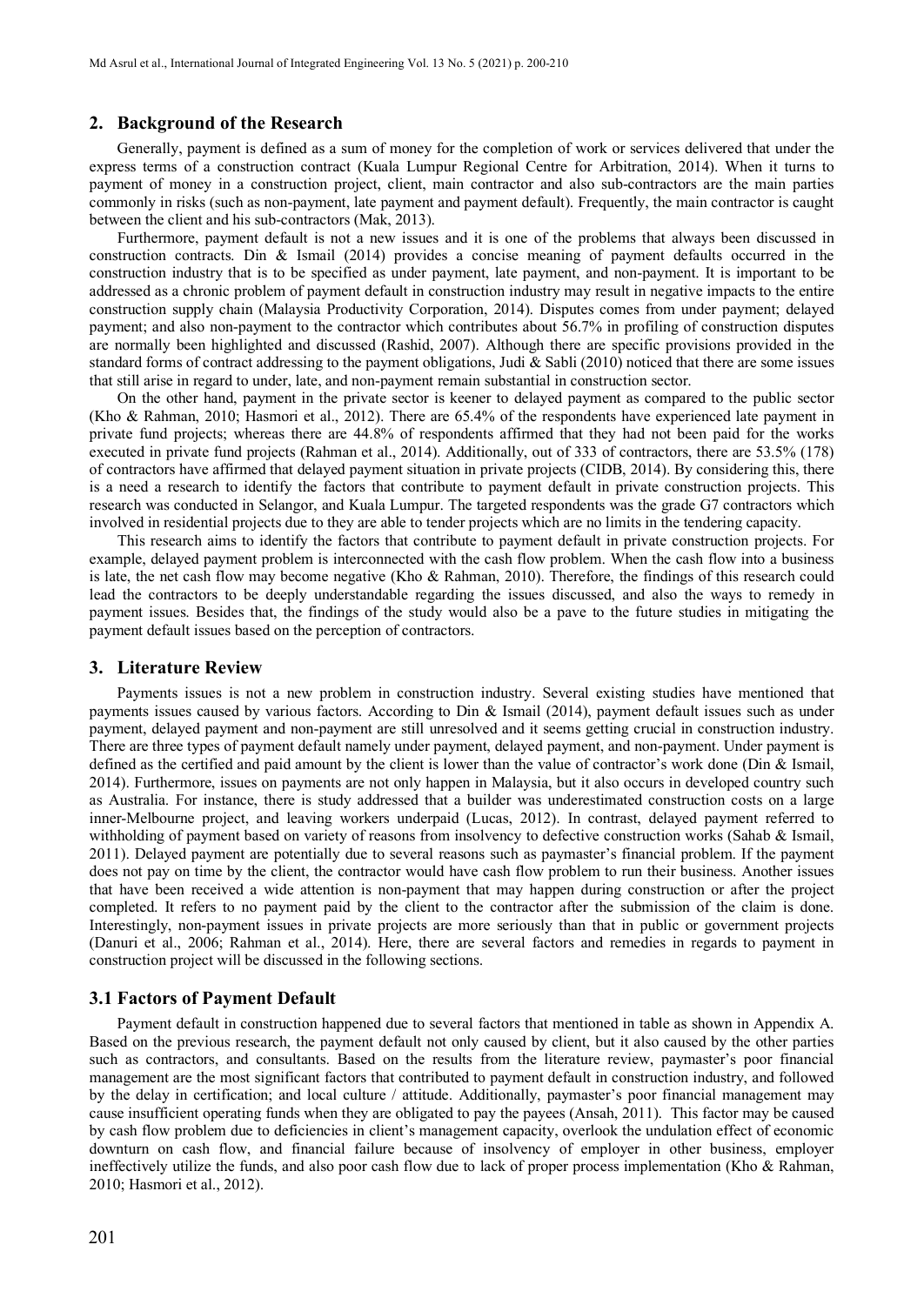Furthermore, the literature suggests that Involvement of too many parties in the process of honoring the interim certificate, inefficient procedures of the payment process, and delay in evaluation and certification of interim and final payment may cause payment problems. These may lengthen the time for approving the certification or the documentation of the projects. Sometimes, conflict also will happen due to lack of trust between key parties, and also causes the disagreement on the valuation of the work done (Azman et al., 2014; Kho & Rahman, 2010; Hasmori et al., 2012). Meanwhile, there is a study based on New Zealand's construction industry perspective concludes that the financial stability of players is central to payment problems (Ramachandra, T. and Rotimi, J.O.B., 2015). This means that stability of payment is ensured through a regular flow of cash during work progress and ensures that all parties' financial claims are important to courage contractor to proceed their work successfully. There is also a latest study conducted in Vietnam supported that it is necessary to identify other factors affecting cash flow management among contractors namely macro environment, during construction, payables and receivables, construction cost, retention; loan payment and tax (Lea, Vub & Nguyenc, 2020).

Interestingly, payment that made by client was late for few days less than five (5) working days, or received delayed payment from client by the contractor in Malaysia as they are always mercy to the client is still acceptable. This may because of culture of delayed payment in Malaysian construction industry that makes the contractors perceived delay payment for few days are acceptable (Kho & Rahman, 2010; Hasmori et al., 2012). Besides of the above reasons, clients' assumption that contractors may get financial assistance from the bank for the project in advance also potentially cause to payment problems (Rahman et al., 2014). Notably, the late payment issue that potentially affect the financial stability, performance, and quality of construction of subcontractor in Malaysia construction industry seems getting acceptable, whether it comes from government or private sector (Haron & Arazmi, 2020). With reviewing the existing studies, it shows that payment default in project could be contributed not only one key factor but it could be caused by various of factors in different stages of construction.

## **3.2 Remedies for the Payment Default**

Payment issues may bring a negative impact to the construction supply chain. Therefore, a several ways have to be taken effectively to remedy the issues. There is a way to mitigate this issues in which the newer set of standard forms of contract used by the private sector in the construction industry. The provisions to address the payment issues by allowing contractors to take the action to the client will be a possible way to solve this payment problems (Kuala Lumpur Regional Centre for Arbitration, 2014).

Under the common law, the contractor has no right to suspend of work, whereas the employer also has no legal right to order any suspension of work. Suspension is a temporary halting by one party of the performance of their obligations under the contract on the grounds that the other party is in contravention of contract for failing to make payment in accordance with the terms agreed between them (Judi & Rashid, 2010). According to PAM 2006, the contractors was given the right to claim for interest for delayed and non-payment by the client as stated in the clause 30.17. On the other hand, the client has the right to pay the contractor a sum in addition to the certified amount which can be considered as an interest for the delayed payment (Judi & Rashid, 2010).

CIDB 2000 contains a provision that allow the contractor to determine the contract when there is a default by the client. On the other hand, in PAM 2006, the client's default that listed in the clause 26 empower the contractor to terminate his own employment under the contract. It is noticed that such notice is drafted into the contract to afford a chance to the client to remedy the default within that seven (7) days period. Failure by the client to pay within the stipulated time would entitle the contractor to terminate his employment under the contract (Judi & Rashid, 2010). Based on the pilot test result, the respondent recommended that payment bonds is also one of the ways to remedy the payment default issues. Nevertheless, according to Supardi, Adnan, & Mohammad (2011), the payment bonds is the one of the best remedies offered to contractors. Moreover, the performance bond that the contractors have to give to the developer, the contractors also has to provide payment bonds to their sub-contractors, and suppliers (Supardi et al., 2011).

Implementation of CIPAA is also one of the possible measures to be taken by contractors in order to remedy the payment issues (Din & Ismail, 2014). The purpose of the CIPAA is to reduce the payment default by establishing a cheap and rapid means of resolving payment disputes. CIPAA introduces a statutory adjudication regime for construction contract relating to the construction work that carried out partly or in whole in Malaysia. Furthermore, the primary objective of CIPAA is to address cash flow issues and remove the pervasive practice of conditional payment in the construction industry, while the conditional payment provisions refers to the pay when certified, 'pay when paid', and 'pay if paid' clauses (Kuala Lumpur Regional Centre for Arbitration, 2014).

#### **4. Research Methodology**

A quantitative approach was used in this research since the quantitative approach tends to be related with large scale studies (Denscombe, 2010). Survey was chosen for the data collection in which questionnaire was distributed to the targeted respondents by several medium such as email, post, and call in order to achieve the research objectives. The targeted population of this research is the G7 contractors in Kuala Lumpur and Selangor. The number of G7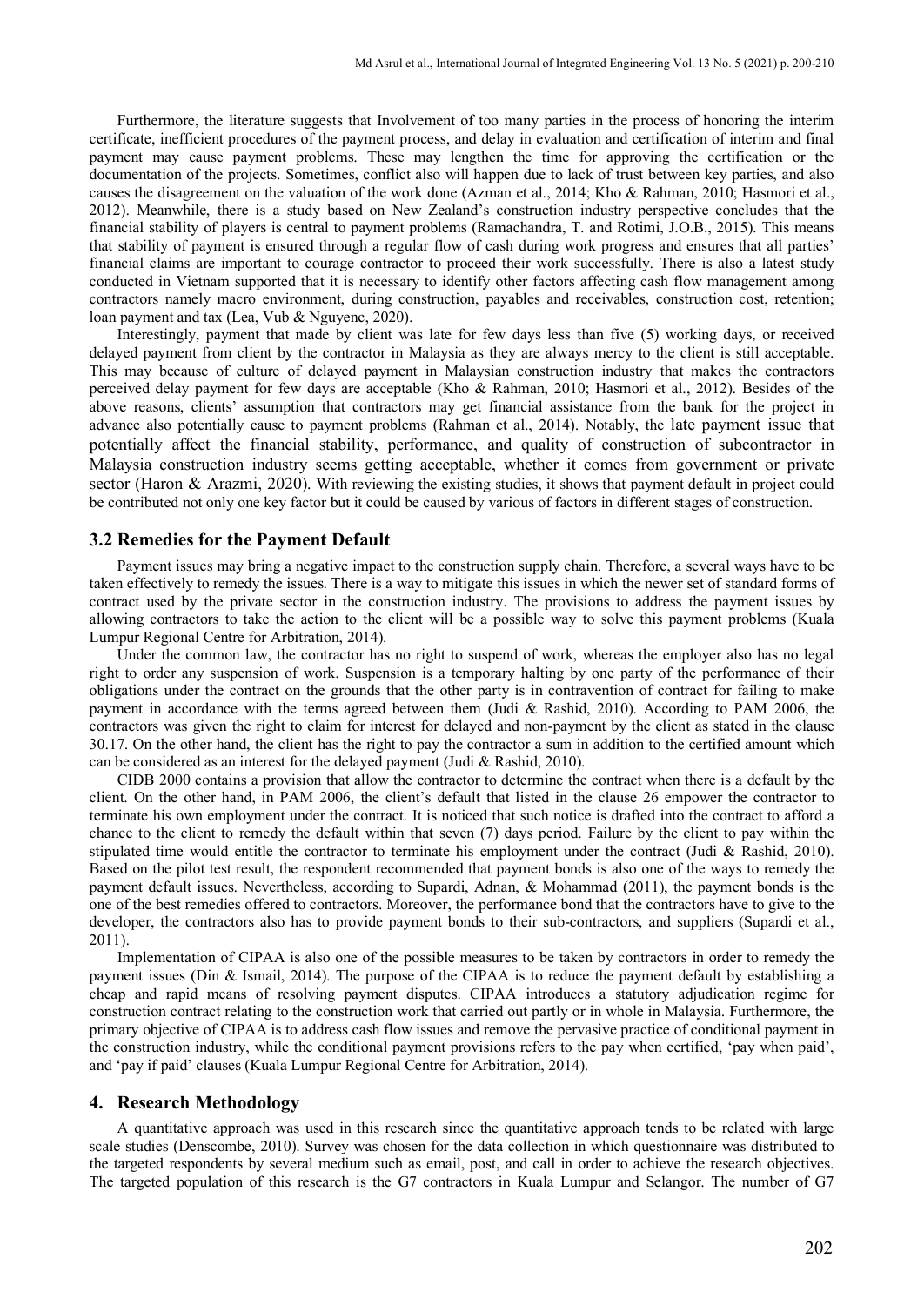contractors registered under CIDB in Selangor, and Kuala Lumpur are 1,339 and 1,530 respectively (CIDB, 2014). According to Krejcie & Morgan (1970), there are at least three hundred and thirty-eight (338) of respondents are needed for ninety-five (95) percent of level of confidence with five (5) percent of error. However, according to research that conducted by Motuun (2014), only hundred (100) sets of the questionnaire were distributed to the respondents due to time constraint, and high cost. Therefore, hundred (100) sets of the questionnaires were distributed to the G7 contractors in Kuala Lumpur and Selangor for this research.

In this research, random sampling method was used. Random sampling ensures that there is no scope for the researcher to affect the sample in some ways that will cause prejudices (Denscombe, 2010). Hundred (100) sets of the questionnaires were distributed randomly through email, post, and call based on the list of Grade G7 contractors in Kuala Lumpur and Selangor that provided by Construction Industry Development Board Malaysia, CIDB.This research was conducted to determine the factors that contribute to payment default in private construction projects. The research instrument used in this study was questionnaire. The questionnaire included four (4) section. Closed questions was asked in section A and B in order to get the demography of the respondent, and to identify the types of payment defaults happens in the current construction industry. For section C, the likert scale was used to identify the factors that contribute to payment default in private construction projects; whereas section D was used also the likert scale to determine the ways to remedy the payment default in private construction projects. The level of measurement of the likert scale were  $1=$  very low, and  $5=$  very high.

A pilot test is conducted to detect the weaknesses in the research design, data collection instrument, and also procedures (Cooper & Schindler, 2014). In this research, the first draft of the questionnaire was tested by supervisor. Next, the draft questionnaire was tested by six (6) industrial people. The questionnaire was finalist once the pilot test result shows that the questions are viable, clear, and easy to be understand. The summary of pilot test was showed in table in appendix B. To analyse the data collected from the questionnaires survey, SPSS version 22.0 was used in this research. SPSS is a standard analytical tool for most survey researchers (Davies, 2007). All the data were analysed by considering the all the available factors as stated in the literature review and supported with the descriptive analysis. The data were analysed into the forms of percentage and frequency. The tables, and figures were help the researcher to present or display the data clearly and make the readers easy to understand it. The level of agreement for mean measurement were  $1.00 - 2.33 =$  low, and  $3.68 - 5.00 =$  high (Al-Awawdeh, 2012).

#### **5. Data Analysis**

This section discusses the results that obtained from the questionnaire survey that have been conducted regarding the factors contributing to payment default in private construction projects, and also the ways to remedy the issues. Hundred (100) sets of questionnaires were distributed to the G7 contractors in Kuala Lumpur, and Selangor through email, post, and call. However, there are only forty-one (41) sets of questionnaires returned. Unfortunately, there were two (2) sets of questionnaires was not valid to be used for further analysis. According to Saunder, Lewis & Thomhill (2009), the total number of respondents which exceeding thirty (30) respondents are adequate to obtain desire information for the study (Saunder et al., 2009).

Cronbach's alpha is the most common measure of internal consistency of a scale or test. According to George & Mallery (2003), the coefficients alpha of 0.80 to be considered as good, and the value exceeding 0.70 to be considered as acceptable. The results of the reliability statistics for objective 1 and 2 were 0.897 and 0.936 respectively. Therefore, the questionnaire can be considered is good and reliable.

Most of the respondents worked as contract executive in construction field. Besides that, majority of the respondents in this study were experienced 11 years and above, they are considered as experienced and their answers are more useful and helpful in this study. Furthermore, there are 36 (92.3%) of respondents are experienced payment default issues, and 29 (74.4%) of respondents had experienced payment default issues in residential projects. The result also showed that the housing projects had the highest percentage which is 64.5% regarding on payment default issues. The summary of demography of the respondents was showed in the Table 1 in below.

| <b>VARIALES</b>           | <b>FREQ</b> | PERCENTAGE (%) |  |
|---------------------------|-------------|----------------|--|
| <b>Job Position</b>       |             |                |  |
| <b>Contract Executive</b> | 8           | 20.5           |  |
| Senior Contract Executive |             | 2.6            |  |
| Project Coordinator       |             | 7.7            |  |
| <b>Contract Manager</b>   | 4           | 10.3           |  |
| Senior Contract Manager   |             | 12.8           |  |
| Project Manager           |             | 17.9           |  |
| Senior Project Manager    |             | 12.8           |  |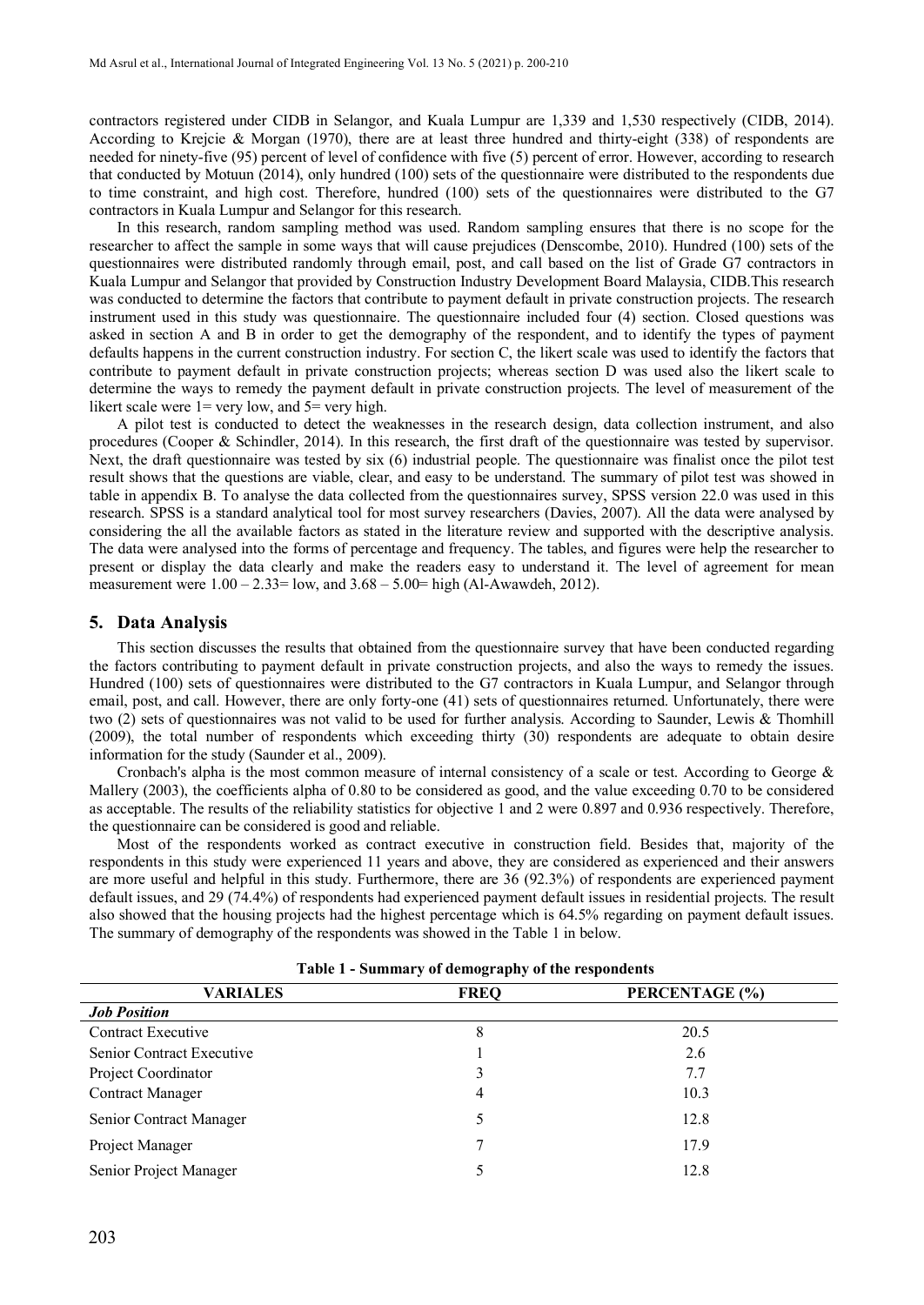| <b>VARIALES</b>                                                                        | <b>FREQ</b> | PERCENTAGE (%) |  |  |  |
|----------------------------------------------------------------------------------------|-------------|----------------|--|--|--|
| Others                                                                                 | 6           | 15.4           |  |  |  |
| <b>Years of Experience</b>                                                             |             |                |  |  |  |
| Less than or equal to 5 years                                                          | 12          | 30.8           |  |  |  |
| $6 - 10$ years                                                                         | 6           | 15.4           |  |  |  |
| $11 - 20$ years                                                                        | 16          | 41.0           |  |  |  |
| More than or equal to 21 years                                                         | 5           | 12.8           |  |  |  |
| Types of Residential Projects that Respondents' had Experienced Payment Default Issues |             |                |  |  |  |
| Housing Projects                                                                       | 20          | 64.5           |  |  |  |
| High Rise Residential Projects                                                         | 10          | 32.3           |  |  |  |
| Others                                                                                 |             | 3.2            |  |  |  |

 Based on the past research, there have three (3) types of payment default are happens in current construction industry. However, based on the findings, majority of the respondents which is 34 (64.2%) of the respondents were experienced delayed payment in current construction industry. This result shows that delayed payment was not only happened in past research, but it also still often happens in our current construction industry.

## **5.1 Factors Contribute to Construction Payment Default in Private Residential Projects**

The finding shows that there are nine (9) factors are ranked as "high" by the respondents, which is factors of delay in certification / poor documentation (3.94), economic recession / slowdown (3.92), contractor's work performance (3.87), paymaster's withholding of payment (3.82), financial market instability (3.82), insufficient financial resources (3.75), conflict and poor communication among parties involved (3.73), and consultant's quantity surveyor (3.72). Furthermore, there are three (3) factors were ranked as "median" by the respondents, which is factors of local culture / attitude (3.62), client's poor financial management (3.59), and contractor's default / technical problem (3.55). There are no factors was ranked as "low" by the respondents in this research. The summary of factors showed in the Table 2 and Figure 1 as depicted below.

| Factor         | Average mean | <b>Result</b> | Rank |
|----------------|--------------|---------------|------|
| F1             | 3.59         | Median        | 10   |
| F2             | 3.75         | High          | 6    |
| F3             | 3.82         | High          | 5    |
| F4             | 3.73         | High          |      |
| F <sub>5</sub> | 3.62         | Median        | 9    |
| F <sub>6</sub> | 3.82         | High          |      |
| جبا            | 3.94         | <b>High</b>   |      |
| F8             | 3.72         | High          | 8    |
| F <sub>9</sub> | 3.55         | Median        | 11   |
| F10            | 3.87         | High          | 4    |
| F11            | 3.92         | High          | າ    |

Notes:-

- F1 Client's Poor Financial Management
- F2 Insufficient Financial Resources
- F3 Paymaster's Withholding of Payment
- F4 Conflict and Poor Communication among Parties Involved
- F5 Local Culture / Attitude
- F6 Financial Market Instability
- F7 Delay in Certification / Poor Documentation
- F8 Consultant's Quantity Surveyor
- F9 Contractor's Default / Technical Problem
- F10 Contractor's Work Performance
- F11 Economic Recession / Slowdown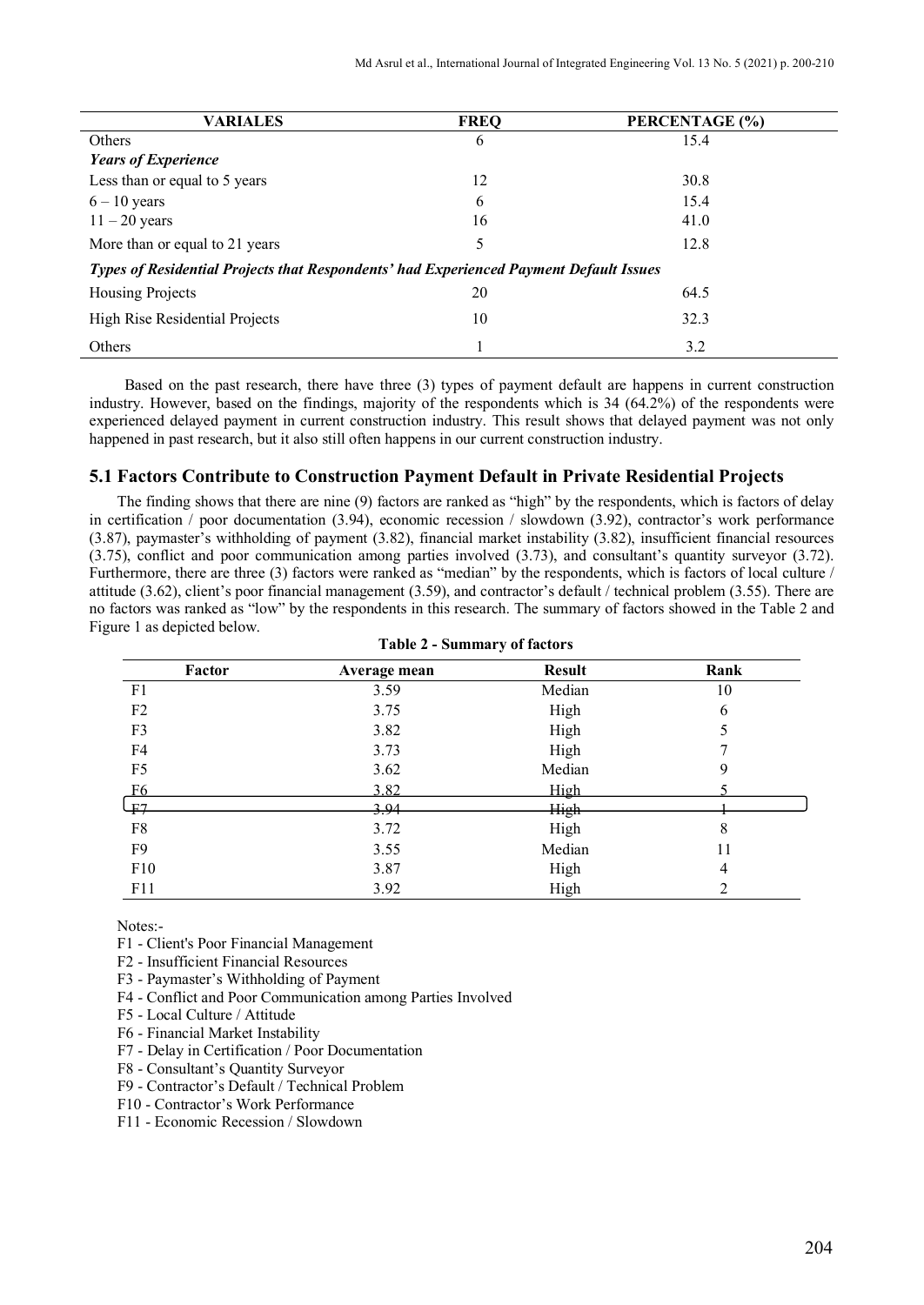Md Asrul et al., International Journal of Integrated Engineering Vol. 13 No. 5 (2021) p. 200-210



**Fig. 1 - Contributory factors to construction payment default in private residential projects**

# **5.2 Ways to Remedy the Construction Payment Default in Private Projects**

With referring to Table 3 and Figure 1 showed that three (3) remedies was ranked as "high" by the respondents, which is CIDB Standard Form of Contract for Building Works 2000 Edition (3.83), PWD Form 203A (Rev.01/2010) (3.82), and PAM Sub-Contract 2006 (3.75). Next, there are two (2) remedies was ranked as "median" by the respondents, which is remedies of implementation of CIPAA 2012 (3.62), and PAM Contract 2006 (With Quantity) (3.59). There are no remedies was ranked as "low" by the respondents.

| Table 3 - Summary of factors |              |               |      |
|------------------------------|--------------|---------------|------|
| Remedy                       | Average mean | <b>Result</b> | Rank |
| R1                           | 3.82         | High          |      |
| R <sub>2</sub>               | 3.59         | Medium        |      |
| R <sub>3</sub>               | 3.75         | High          |      |
| R4                           | 3.83         | High          |      |
| R5                           | 3.62         | Medium        |      |

Notes:-

R1 – PWD Form 203A (Rev. 01/2010)

R2 – PAM Contract 2006 (With Quantity)

R3 – PAM Sub – Contract 2006

R4 – CIDB Standard Form of Contract for Building Works 2000 Edition

R5 – Implementation of CIPAA 2012



**Fig. 2 - Ways to remedy the construction payment default in private projects**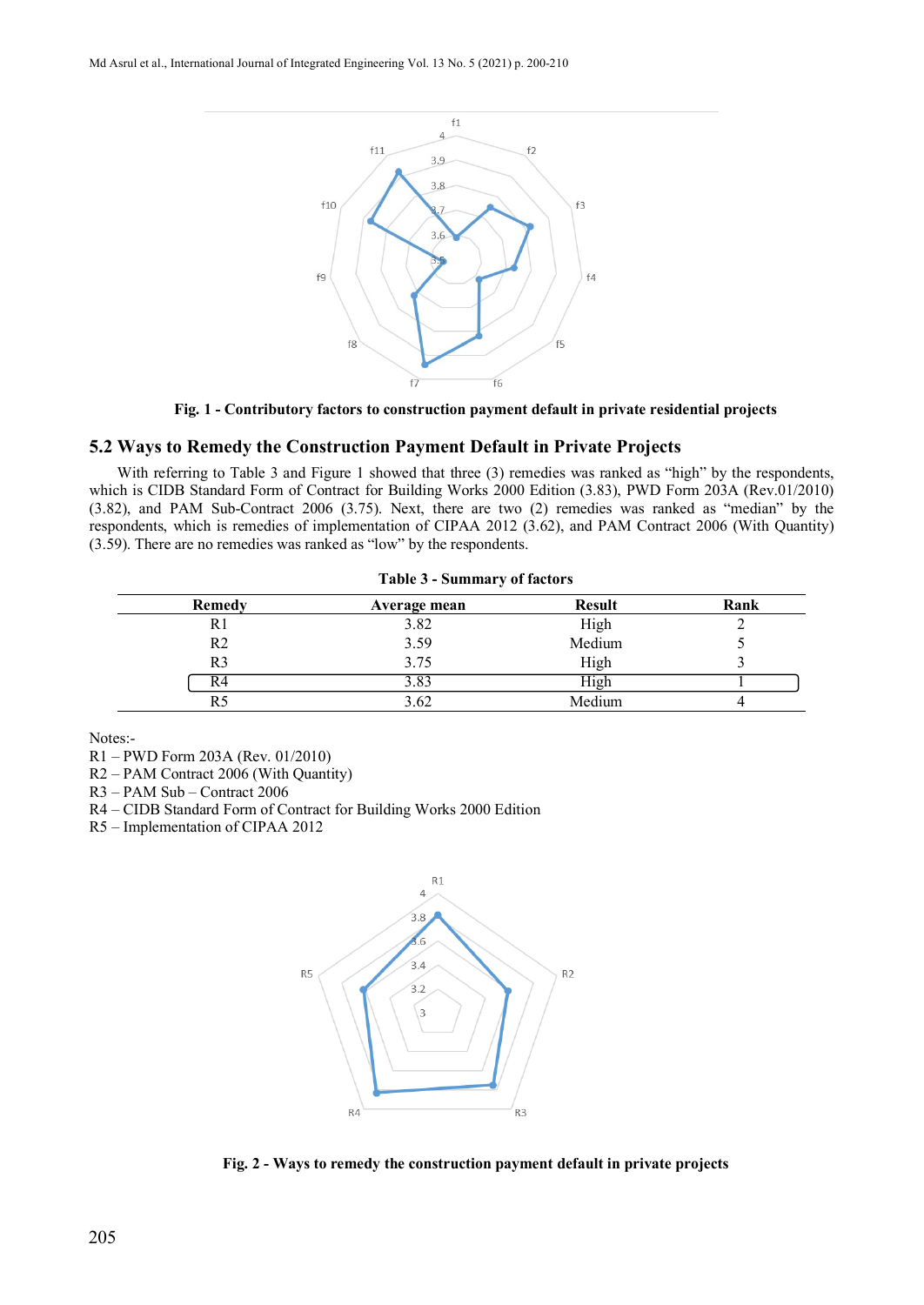#### **6. Discussion, Conclusion, and Recommendation**

This section discusses the findings of the study that obtained from the descriptive data analysis. Furthermore, the conclusion and recommendation for future study are also discussed. Based on the questionnaire gathered, there were eight (8) factors out of eleven (11) factors rated "high" level of agreement by comparing the average mean value. It consists of delay in certification / poor documentation, economic recession / slowdown, contractor work performance, paymaster's withholding of payment, financial market instability, insufficient financial resources, conflict and poor communication among parties involved, and consultant's quantity surveyor.

According to the findings stated in previous section, the factors of delay in certification / poor documentation was ranked as the most significant. Most of the respondents agreed that delay in certification / poor documentation happened due to the inefficient procedures of payment process. Certification is important to the contractor when they want to claim back the amount of work done from the client(s). If the certification was submitted late, which means that the contractor potentially to receive the payment from the client not as per scheduled.

This finding seems contrastingly with the past researches. Previous literatures found that client's poor financial management was the main factors that caused to the payment default issues (Rahman et al., 2014; Azman et al., 2014; Hasmoni et al., 2012; Kho & Rahman, 2010; and Danuri et al., 2006). The scenario might cause by the size of the contractors as this study only focused on the G7 contractor in Kuala Lumpur and Selangor. This shows that different sizes of organisation, different experiences of players could influence their opinions. Otherwise, nowadays, the contractor will do the company search and bankruptcy search before accepting the project. If they noticed that the client does not have a good financial management or enough funds to run the project, they may refuse to accept the project.

It is noted that due to the factor of delay in certification / poor documentation was the main factor that caused payment default issues which is different with the past researches. In addition, this result was resolutely supported by majority of the respondents. Therefore, the factors of client's poor financial management may not become the main factors that contribute to payment default in private residential projects in the current construction industry. Based on the findings, there are three (3) remedies out of five (5) remedies were rated "high" level of agreement by comparing the average mean value. It includes CIDB standard form of contract for building works 2000 edition, PWD form 203A (Rev. 01/2010), and PAM sub-contract 2006; whereas the implementation of CIPAA 2012, and PAM contract 2006 (With Quantity) were rated as "median" level of agreement by comparing the average mean value.

Based on the findings of the result that stated in table shown in Appendix C, majority of the respondents agreed that CIDB Standard Form of Contract for Building Works 2000 Edition was the most effective ways to remedy the payment default in private construction projects. Clause 42.1 (e) – payment bonds under CIDB Standard Form of Contract for Building Works 2000 Edition was gained the highest mean value which is 3.95, and standard deviation of 0.868 in this study. Besides that, according to the pilot test results, the respondents also agreed that payment bonds was the effective remedies for the payment issues and also is what they practicing in the current construction industry. Furthermore, Supardi, Adnan & Mohammad (2011) also cited that payment bonds was one of the effective remedies offered to contractor to remedy the payment issues (Supardi et al., 2011).

The findings of this study are in line with the results from the previous research in which standard forms of contract, and implementation of CIPAA 2012 were the effective ways to remedy the payment default issues (Judi & Rashid, 2010; Supardi et al., 2011; Din & Ismail, 2014). However, based on the findings of this study, most of the respondents agreed that standard forms of contract is the most effective ways to remedy the issues due to they are lack of the knowledge in implementing of CIPAA 2012. Majority of the respondents are still not familiar with the CIPAA 2012. Therefore, they still stick on their point of view that standard forms of contract can be the most effective ways to remedy the payment default issues in private residential projects. Although the remedies of CIDB Standard Form of Contract for Building Works 2000 Edition is not the new remedies for the construction industry, however, there are still often been used in our construction industry in order to remedy the payment issues particularly, in private projects.

### **7. Conclusions**

Payment is a vital for construction companies to operate in the construction industry. Additionally, this is due to the cash flow is becoming priority and important for them to sustain their business in short and long term. The impact can be seen if they do not receive the timely payment, then it leads to a negative impact to the company especially for those who handle numbers of projects at the same time. All the parties involved need to understand and try to avoid it from all factors that might contributing to the payment default. The suitable remedies also have to be introduced and implemented in order to solve the payment default issues in the current construction industry. The outcome of the research would be useful in paving an understanding and improved awareness on mitigating payment defaults among key participants involve in project development regardless private or public.

#### **Acknowledgement**

The author would like to thanks Faculty of Technology Management and Business, Universiti Tun Hussein Onn Malaysia for support and providing facilities to conduct this study.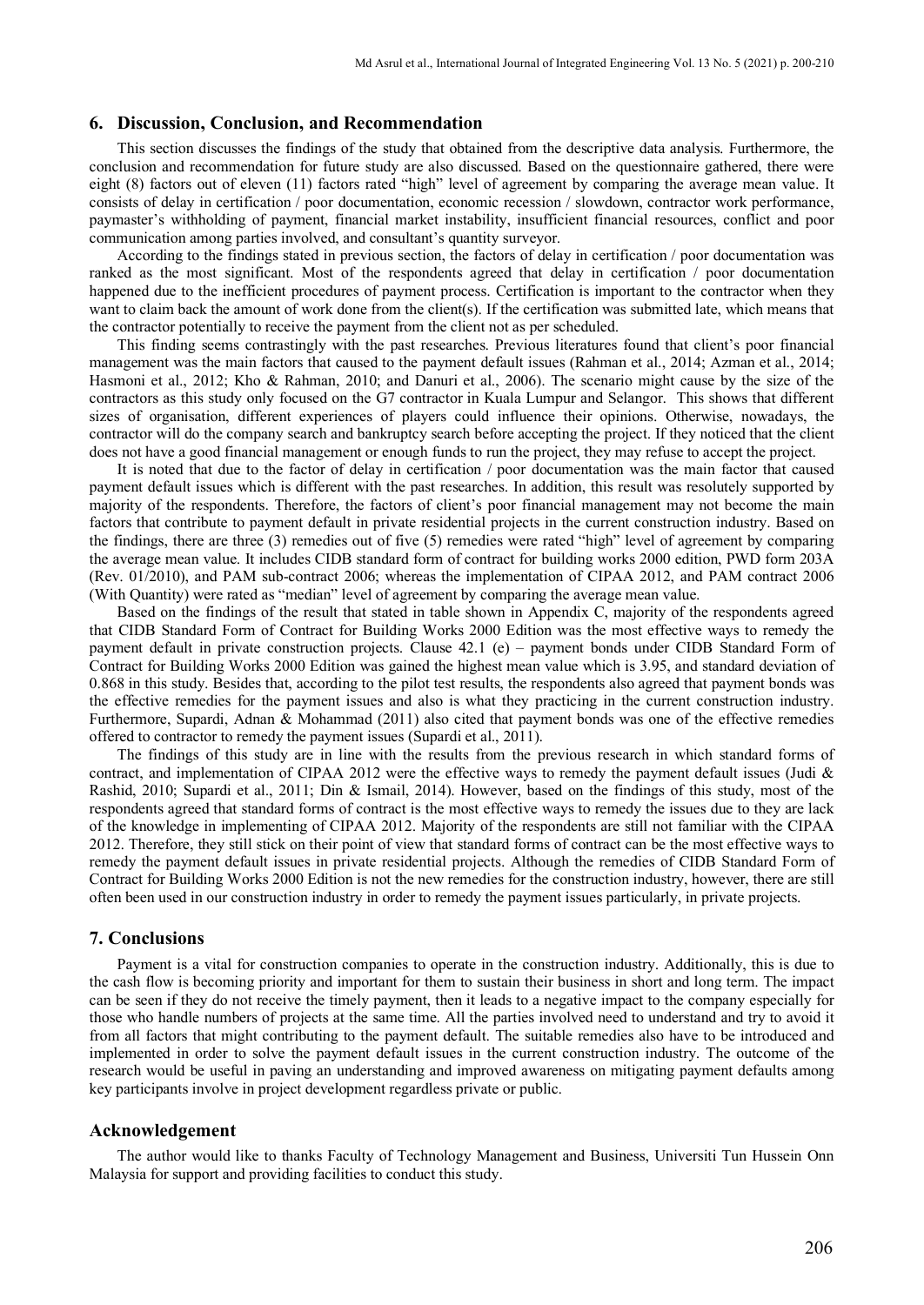# **References**

- [1] Al-Awawdeh, W. M. The Relationship between Target Costing and Competitive Advantage of Jordanian Private Universities. International Journal of Business and Management. 2012. 7(8), 123-142
- [2] Ali, N.A. (2006). Master Builders 3rd Quarter 2006. A "Construction Industry Payment and Adjudication Act": Reducing Payment Default and Increasing Dispute Resolution Efficiency in Construction, pp. 4-14. Retrieved from http:www.mbam.org.my
- [3] Ansah, S. K. (November, 2011). Causes and Effects of Delayed Payments by Clients on Construction Projects in Ghana. Journal of Construction Project Management and Innovation, 1(1), 27-45. Retrieved from [http://reference.sabinet.co.za](http://reference.sabinet.co.za/)
- [4] Azman, M. N., Dzulkalnine, N., Hamid, Z. A., & Khuan, W. B. (2014). Payment Issue in Malaysian Construction Industry: Contractors' Perspective. Jurnal Teknologi (Science & Engineering), 70(1), 57-63. Retrieved from [http://www.jurnalteknologi.utm.my](http://www.jurnalteknologi.utm.my/)
- [5] Construction Industry Development Board Malaysia. (2014). Construction Statistics Quarterly Bulletin. Kuala Lumpur: Construction Industry Development Board Malaysia. Retrieved fro[m http://www.cidb.gov.my](http://www.cidb.gov.my/)
- [6] Construction Industry Development Board Malaysia. (2014). Enactment of the Construction Industry Payment & Adjudication Act (CIPAA) for Malaysia. Seminar on Legal Reforms in the Malaysian Construction Industry. Kuala Lumpur: Construction Industry Development Board Malaysia. Retrieved fro[m http://www.cidb.gov.my](http://www.cidb.gov.my/)
- [7] Cooper, D. R., & Schindler, P. S. (2014). Business Research Methods (Twelfth ed.). New York: Mc-Graw Hill Education
- [8] Danuri, M. M., Munaaim, M. C., Rahman, H. A., & Hanid, M. (2006). Late and Non-Payment Issues in the Malaysian Construction Industry - Contractors' Perspective. Sustainable Development through Culture & Innovation, The Joint International Conference on Construction Culture, Innovation & Management (CCIM) (pp. 613-623). Dubai, UAE: University of Malaya
- [9] Davies, M. B. (2007). Doing a Successful Research Project Using Qualitative or Quantitative Methods. New York: Palgrave Macmillan
- [10] Denscombe, M. (2010). The Good Research Guide (Fourth ed.). Berkshire, England: Open University Press
- [11] Din, N. M., & Ismail, Z. (2014). Construction Industry Payment and Adjudication Act (CIPAA) Remedying Payment Issues: CIDB G7 Contractor's Perspective. Journal of Technology Management and Business, 1(1), 21- 37.
- [12] George, D., & Mallery, P. (2003). SPSS for Windows step by step: A simple guide and reference. 11.0 UPDATE (4th ed.). Boston: Allyn & Bacon
- [13] Haron, C. R. & Arazmi, A.H.L. (2020). Late Payment Issues of Subcontractors in Malaysian Construction Industry. Planning Malaysia: Journal of the Malaysian Institute of Planners, 18(1), 78–91
- [14] Hasmori, M. F., Ismail, I., & Said, I. (2012). Issues of Late and Non-Payment among Contractors in Malaysia. 3rd International Conference on Business and Economic Research \(3rd ICBER 2012)\ Proceeding, (pp. 82-93). Bandung, Indonesia. Retrieved 12-13 March, 2012, from [http://www.internationalconference.com.my](http://www.internationalconference.com.my/)
- [15] Judi, S. S., & Rashid, R. A. (2010). Contractor's Right of Action for Late or Non-Payment by the Employer. Journal of Surveying, Construction & Property, 65-95
- [16] Judi, S. S., & Sabli, N. A. (2010). A Study on Contractor's Right on Late or Non-Payment. Retrieved 4 October, 2013, fro[m http://eprints.uitm.edu.my/6929/](http://eprints.uitm.edu.my/6929/)
- [17] Kho, M. Y., & Rahman, H. A. (2010). Risk of Late Payment in the Malaysian Construction Industry. International Journal of Social, Management, economics and Business Engineering, 4(5), 81-89. Retrieved from waset.org/Publication/1129/
- [18] Krejcie, R. V., & Morgan, D. W. (1970). Determining Sample Size for Research. Educational and Psychological Measurement (30), 607-610. Retrieved from<http://home.kku.ac.th/>
- [19] Kuala Lumpur Regional Centre for Arbitration. (2014). Construction Industry Payment and Adjudication Act 2012. Kuala Lumpur, Wilayah Persekutuan, Malaysia: Kuala Lumpur Regional Centre for Arbitration.
- [20] Lea, T.T. O, Vub, T.T.T, & Nguyenc, V.C. (2020). Identifying factors influencing on the cash flow of construction companies: Evidence from Vietnam stock exchange, Management Science Letters 10 (2020) 255– 264.
- [21] Lucas, C. (5 November, 2012). The Age Victoria. Grocon found to have underpaid workers. Retrieved from [http://www.theage.com.au](http://www.theage.com.au/)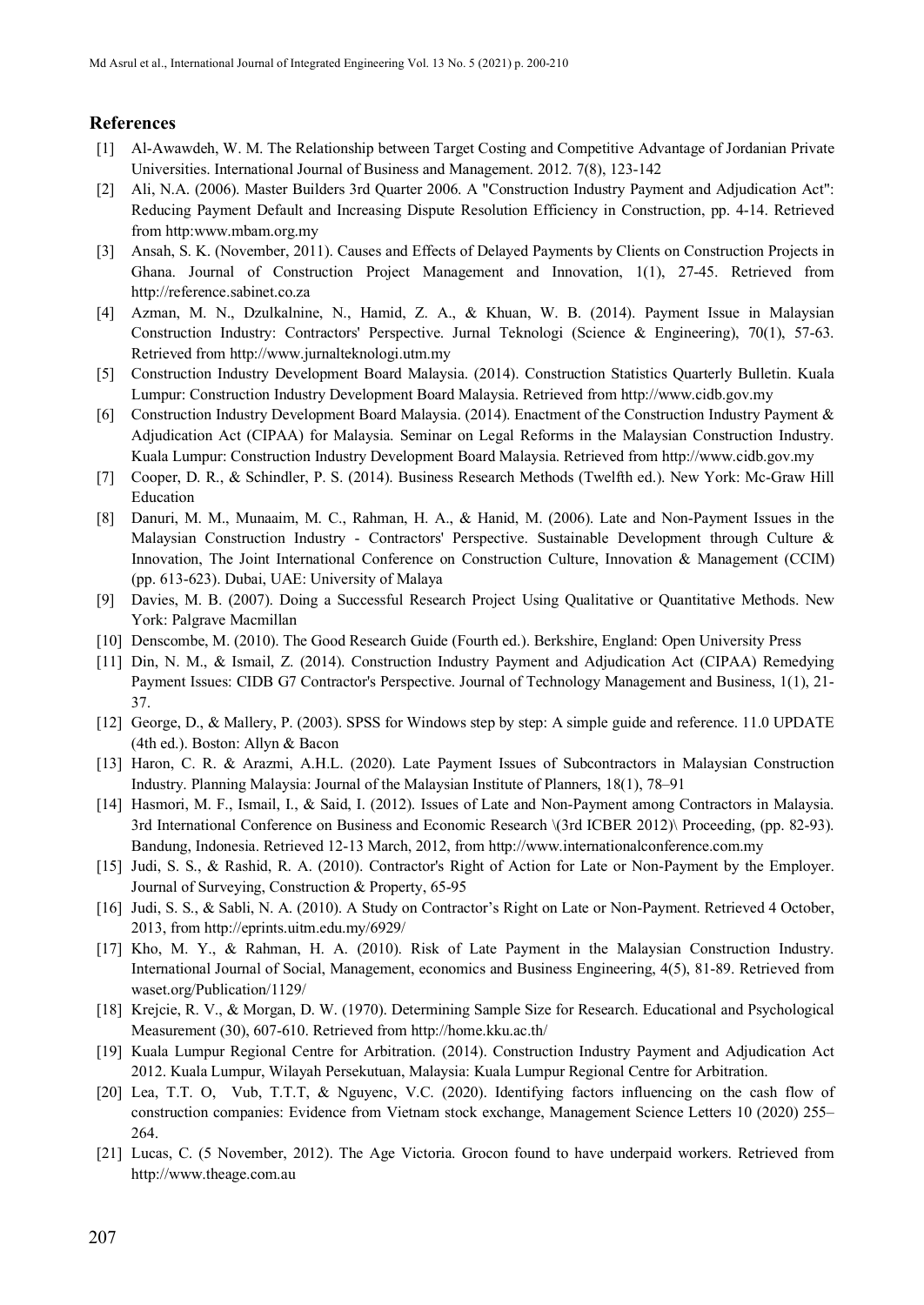- [22] Mak, H. P. (30 April, 2013). 'Pay When Paid' Clauses: A Legal Analysis. Legal Herald May 2013, pp. 15-16. Retrieved from [http://static1.1.sqspcdn.com](http://static1.1.sqspcdn.com/)
- [23] Malaysia Productivity Corporation. (2014). Reducing Unnecessary Regulatory Burdens on Business: Construction. Malaysia Productivity Corporation. Retrieved from [http://www.mpc.gov.my](http://www.mpc.gov.my/)
- [24] Motuun, R. (2014). Tahap Perlaksanaan Amalan-Amalan Keselamatan dan Kesihatan di Tapak Bina: Perspektif Kontraktor. Universiti Tun Hussein Onn Malaysia, Fakulti Pengurusan Teknologi dan Perniagaan. Batu Pahat: Universiti Tun Hussein Onn Malaysia.
- [25] Rahman, H. A., Wang, C., Danuri, M. S., & Munaaim, M. E. (26 March, 2014). Cause, Effect and Reaction for Late Payment and Non-Payment Issues in Malaysian Building Sector. Topclass Journal of Business Management and Innovation, 1(1), 8-20. Retrieved from [http://www.topclassglobaljournals.org](http://www.topclassglobaljournals.org/)
- [26] Ramachandra, T. & Rotimi, J.O.B., (2015). Causes of Payment Problems in the New Zealand Construction Industry, Construction Economics and Building, 15(1), 43-55.
- [27] Rashid, R. A. (2007). Profiling the Construction Disputes for Strategic Construction Contract Management. A Seminar on Current Issues in Construction Contract and Disputes Resolution. UTM
- [28] Sahab, S. S., & Ismail, Z. (2011). Construction Industry Payment and Adjudication Act; Enhancing Security of Payment in the Malaysian Construction Industry. International Conference on Business, Engineering and Industrial Applications (ICBEIA) (pp. 153-159). Kuala Lumpur: IEEE. doi:10.1109/ICBEIA. 2011.5994231
- [29] Saunder, M, Lewis. P & Thomhill, A (2009). Research Methods for Business Students. Fifth Edition. Prentice Hall.
- [30] Supardi, A., Adnan, H., & Mohammad, M. F. (19 October, 2011). Security of Payment Regime in Construction Industry: Are Malaysian Sub-Contractors Ready. The Build & Human Environment Review, 4(1), 122-137. Retrieved from https://mpra.ub.uni-muenchen.de/34025/

| <b>Factors</b>                              | <b>Descriptions</b>                                                      |
|---------------------------------------------|--------------------------------------------------------------------------|
| Client's poor financial management          | Deficiencies in client's management capacity<br>$\overline{a}$           |
|                                             | Client's ineffective utilization of funds                                |
|                                             | Financial failure due to insolvency                                      |
| Insufficient financial resources            | Clients loan from bank not in place to pay<br>$\overline{\phantom{a}}$   |
|                                             | Banks refuse to provide credit facilities to small construction          |
|                                             | Clients inaccurate forecasting of market demand when pre-selling         |
|                                             | property                                                                 |
| Paymaster's withholding of payment          | Delay in releasing retention monies to contractor                        |
|                                             | Clients deliberate delay for their own financial advantage               |
|                                             | Willful withhold payment for personal reason<br>$\overline{\phantom{a}}$ |
| Conflict and poor communication among -     | Lack of trust                                                            |
| parties involved                            | Lack of understanding                                                    |
|                                             | Disagreement of the valuation of work done<br>-                          |
| Local culture or attitude                   | Contractor willing to accept late payment from clients as they are       |
|                                             | always at the mercy of the clients                                       |
|                                             | General perception of construction players who think that delay for      |
|                                             | few days is acceptable.                                                  |
| Financial market instability                | Inflation<br>$\overline{a}$                                              |
|                                             | Increment of foreign exchange rate                                       |
| Delay in certification / poor documentation | Involvement of too many parties in the process of honoring interim       |
|                                             | certificate                                                              |
|                                             | Inefficient procedures of payment process                                |
|                                             | Delay in evaluation and certification of interim and final payment.<br>- |
| Consultant's quantity surveyor              | Underpaid claims                                                         |
|                                             | Consultant's quantity surveyor not a quality management system           |
|                                             | company                                                                  |
| Contractor's default or Technical Problems  | Contractor's capital lock up<br>$\overline{\phantom{a}}$                 |
|                                             | Contractors delay in submitting claims                                   |
|                                             | Contractors do not do research on paymaster ability to pay when          |
|                                             | tender for a project                                                     |
| Contractor's work performance               | Contractor's poor quality of work lead to client's dissatisfaction.      |

### **Appendix A: Factors that Contribute to the Default Payment in Construction**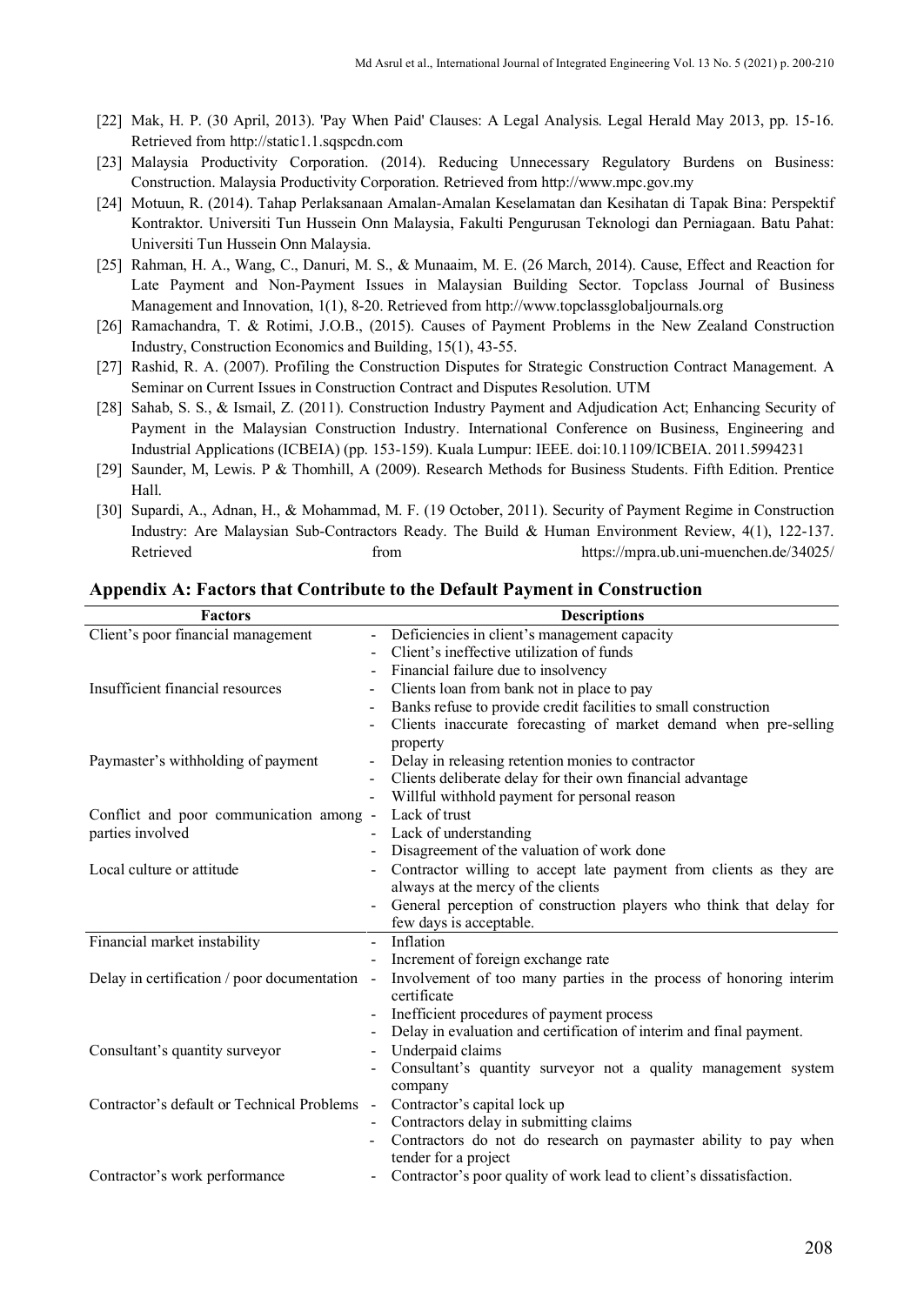| <b>Factors</b>                | <b>Descriptions</b>                                                               |  |
|-------------------------------|-----------------------------------------------------------------------------------|--|
| Economic Recession / Slowdown | Construction companies faced financing difficulties and, in worst,<br>bankruptcy. |  |

# **Appendix B: Summary of Pilot Test Process**

| <b>Draft</b>   | <b>Comments</b>                                                                                                                                                                                                                                       | <b>Action taken</b>                                                                                                                                                                                                                                                                                                                             |
|----------------|-------------------------------------------------------------------------------------------------------------------------------------------------------------------------------------------------------------------------------------------------------|-------------------------------------------------------------------------------------------------------------------------------------------------------------------------------------------------------------------------------------------------------------------------------------------------------------------------------------------------|
| 1              | Grammar mistake and format error.<br>$\bullet$<br>Add in more question into questionnaire                                                                                                                                                             | Some of the grammar mistake were amended<br>٠<br>and then sent to supervisor for checking.                                                                                                                                                                                                                                                      |
| $\overline{2}$ | Grammar mistake<br>Amend Section<br>A by delecting<br>the<br>unnecessary question such as gender.<br>Change the words using in Section A such as<br>working experience change to years of •<br>experience.<br>Suggested to proceed to the pilot test. | Five (5) respondents was contacted and<br>agreed to help in piloting the questionnaire.<br>All the comments and suggestions was<br>recorded and the pilot test was then prepared.<br>After two (2) weeks, the questionnaires was<br>amended accordingly and sent to supervisor<br>by email together with the pilot test report for<br>checking. |
| 3              | Amend the aligment<br>Amend the Section B by delecting the<br>unnecessary question such as the frequency<br>of the payment default issues happen in<br>current construction industry.                                                                 | After semester break, the questionnaire was<br>piloted again by one (1) certified quantity<br>surveyor who worked as senior project<br>All<br>the<br>manager.<br>and<br>comments<br>recommendations was recorded.<br>The questionnaire was then<br>amended<br>accordingly together with the supervisor's<br>comments.                           |
| $\overline{4}$ | There still have a minor problems to amend •<br>such as alignment of the table.<br>Add in the economic recession as one of the<br>factor and find the supporting point for it.                                                                        | The alignment was adjusted and the<br>supporting point was added into the Section<br><b>B.</b><br>The fifth $(5th)$ draft of questionnaire was then<br>sent to supervisor for checking and approve.                                                                                                                                             |
| Final          | The questionnaire was then approved by the $\bullet$<br>supervisor.                                                                                                                                                                                   | The questionnaire was then distributed to<br>hundred (100) of the targeted respondents in<br>Kuala Lumpur and Selangor.                                                                                                                                                                                                                         |

# **Appendix C: Summary of Contributory Factors**

|                | <b>Factors</b>                           | <b>Variables</b>                                                | Average mean | <b>Result</b> | Rank |
|----------------|------------------------------------------|-----------------------------------------------------------------|--------------|---------------|------|
|                | Client's Poor                            | Deficiencies in Client's Management Capacity                    |              |               |      |
| F1             | Financial                                | Client's ineffective utilization of funds                       | 3.59         | Median        | 10   |
|                | Management                               | Financial failure due to insolvency                             |              |               |      |
|                |                                          | Client's loan from bank not in place to pay                     |              |               |      |
|                | Insufficient Financial                   | Bank refuse to provide credit facilities to small               |              |               |      |
| F2             | Resources                                | construction                                                    | 3.75         | High          | 6    |
|                |                                          | Client's inaccurate forecasting of market demand                |              |               |      |
|                |                                          | when pre-selling property                                       |              |               |      |
|                | Paymaster's<br>Withholding of<br>Payment | Delay in releasing retention monies to contractor               |              |               |      |
| F <sub>3</sub> |                                          | Client's deliberate delay for their own financial               | 3.82         | High          | 5    |
|                |                                          | advantage                                                       |              |               |      |
|                |                                          | Wilful withhold payment for personal reason                     |              |               |      |
|                | Conflict and Poor                        | Lack of Trust                                                   |              |               |      |
| F <sub>4</sub> | Communication<br>among Parties           | Lack of Understanding                                           | 3.73         | High          | 7    |
|                |                                          | Disagreement of the valuation of work done                      |              |               |      |
|                | Involved                                 |                                                                 |              |               |      |
| F <sub>5</sub> | Local Culture /                          | Contractor willing to accept late payment from                  |              |               |      |
|                | Attitude                                 | $client(s)$ as they are always at the mercy of the<br>client(s) | 3.62         | Median        | 9    |